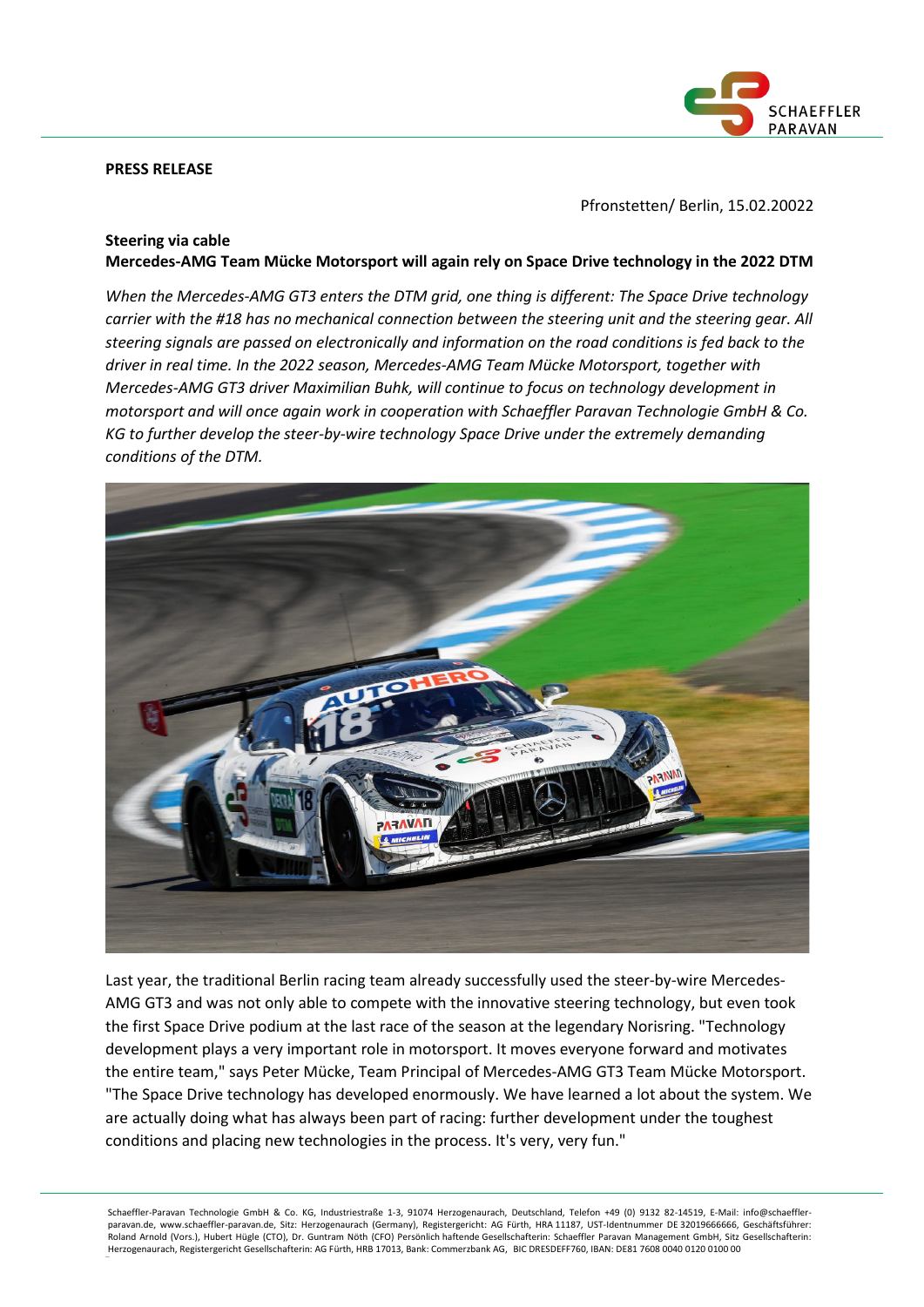

As in the 2022 season, Maximilian Buhk will continue to drive the Space Drive Superman Seite 2 von 4 development with Mercedes-AMG Team Mücke Motorsport as a development driver. "Being able to play my part in the further development of this revolutionary technology is extremely exciting for me as a racing driver. At the latest with third place at the DTM finale at the Norisring, we proved that the electronic steering system is also competitive in the tough DTM environment," says Maximilian Buhk. "I'm delighted to be able to compete in the DTM again in 2022 for Mercedes-AMG Team Mücke Motorsport with the Space Drive bolide. Because standing still in racing means taking a step backwards, our goal for the second season together is clear: We won't let up in our efforts to further optimize every detail. I really enjoyed standing on a DTM podium. I'd like to do that more often in the upcoming season."

Space Drive technology has been an integral part of the DTM regulations since the 2021 season. Already in the first race in Monza, Mercedes-AMG Team Mücke Motorsport was able to set an example and take home its first points. "We were able to take away important development impulses from last year's races and learned how to interpret the driver's steering feel through data," says Hubert Hügle, CTO of Schaeffler Paravan Technologie GmbH & Co. KG. "In the coming season, we will focus our development efforts on the performance of the system, among other things."

Last year, the Mercedes-AMG Team Mücke Motorsport team celebrated its DTM comeback after a five-year break by fielding GT3 cars. "Of course we are looking forward to 2022. It will be a very tough season, the influx of big competitors into the DTM is enormous. There will be many more cars on the track," says Peter Mücke, who is fielding more cars in the DTM Trophy as well as in the DTM Classic series. "At the end of the road, of course, results that come from a tough championship are much more valuable."

The 2022 DTM kicks off the new season with the first test drives at Hockenheim on April 5 and 6. Further tests are planned for Portimão in Portugal on April 26 and 27. Directly afterwards, from April 30 to May 1, the first two races for the season opener will also take place there, out of a total of 16 for the 2022 DTM season. Further dates: Lausitzring (May 21/22), Imola/Italy (June 18/19), Norisring (July 02/03), Nürburgring (August 27/28), Spa/Belgium (September 10/11), Spielberg/Austria (September 24/25) and Hockenheim (October 08/09).



*This year, Mercedes-AMG Team Mücke Motorsport will once again enter the #18 Mercedes-AMG GT3 with Space Drive for Schaeffler Paravan Technologie. Photo: Group C Photography*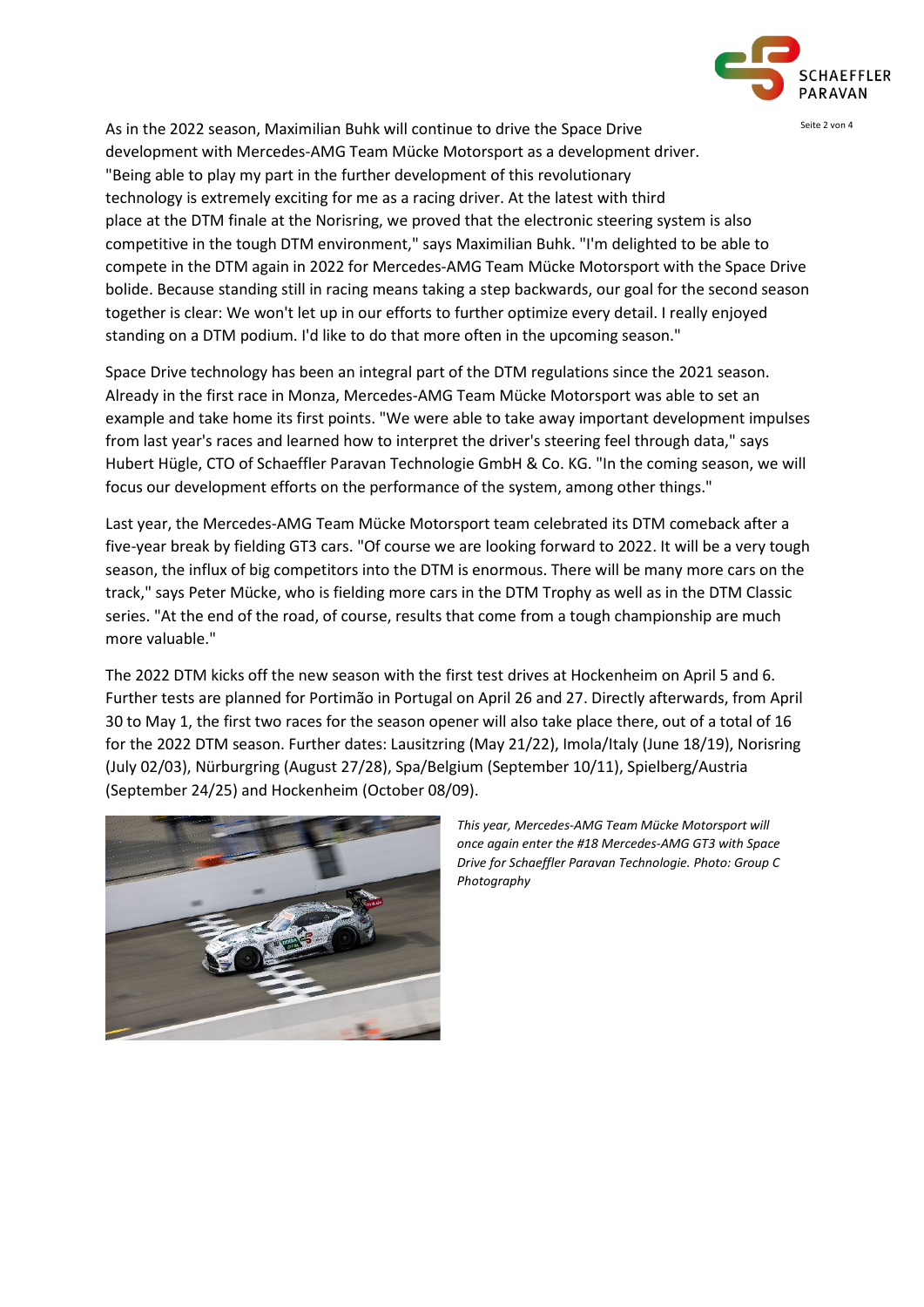

Seite 3 von 4



*Mercedes-AMG driver Maximilian Buhk will also pilot the Space Drive technology carrier with the #18 in the coming season. Photo: Group C Photography*



*Space Drive Development under the toughest conditions in the context of the DTM: Racing has always been considered a development accelerator for testing new tech-nologies. Photo: Group C Photography*



*The successful cooperation with Peter Mücke and his Mercedes-AMG Team Mücke Motorsport will continue in the coming year. Photo: Group C Photography*



*The Mercedes-AMG GT3 manages entirely without a mechanical connection between the steering unit and the steering gear. The steer-by-wire system from Schaeffler Paravan makes this possible and is also an important key technology for autonomous driving. Photo: Group C Photography*